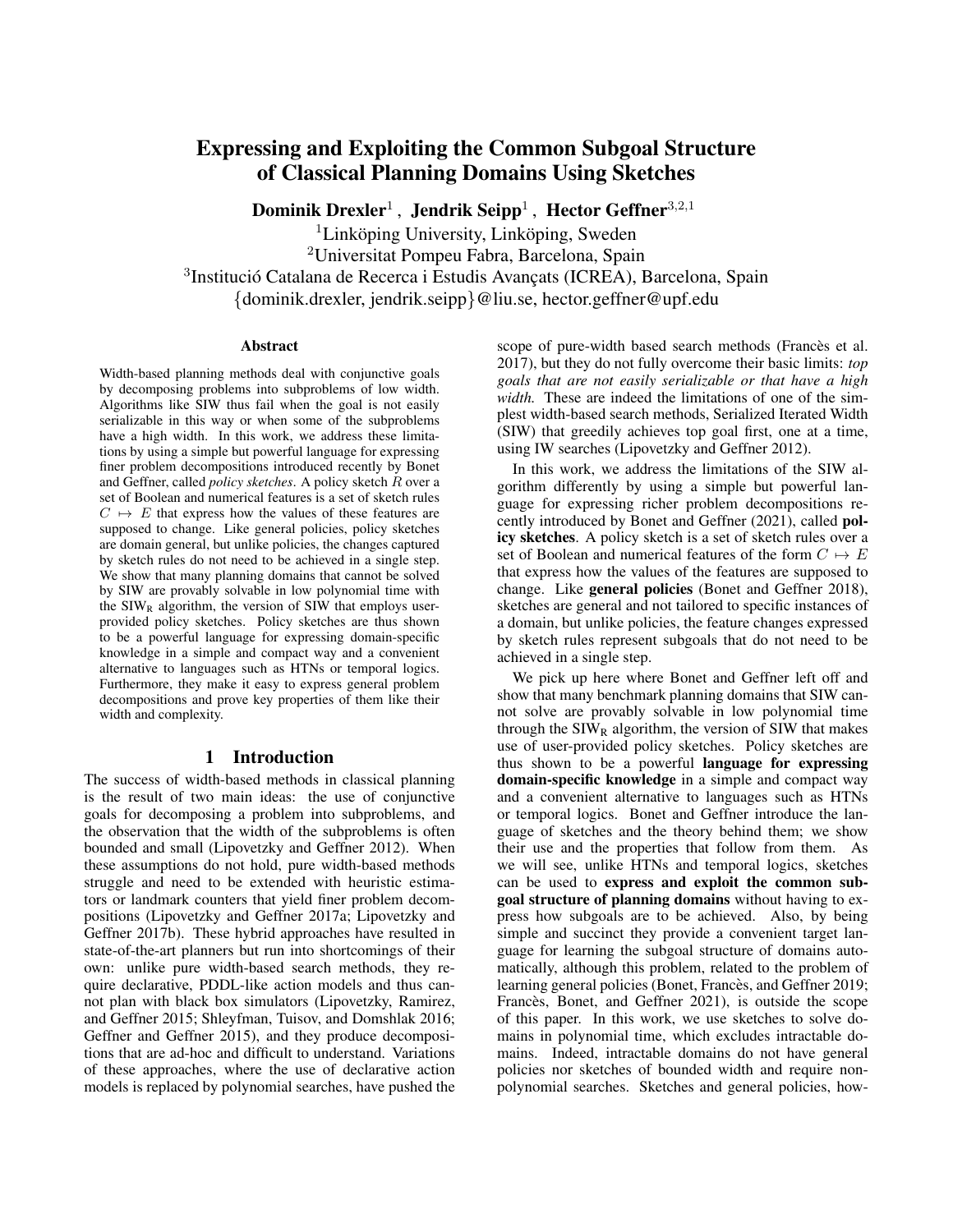ever, are closely related: sketches provide the skeleton of a general policy, or a general policy with "holes" that are filled by searches that can be shown to be polynomial [\(Bonet and](#page-9-6) [Geffner 2021\)](#page-9-6).

The paper is organized as follows. We review the notions of width, sketch width, and policy sketches following Bonet and Geffner [\(2021\)](#page-9-6). We show then that it is possible to write compact and transparent policy sketches for many domains, establish their widths, and analyze the performance of the  $\text{SIW}_R$  algorithm. We compare sketches to HTNs and temporal logics, briefly discuss the challenge of learning sketches automatically, and summarize the main contributions.

### 2 Planning and Width

A *classical planning problem* or instance  $P = (D, I)$  is assumed to be given by a first-order domain  $D$  with action schemas defined over some domain predicates, and instance information I describing a set of objects, and two sets of ground literals describing the initial situation Init and goal description Goal. The initial situation is assumed to be complete such that either  $L$  or its complement is in  $Init$ . A problem P defines a state model  $S(P) = (S, s_0, G, Act, A, f)$ where the states in  $S$  are the truth valuations over the ground atoms represented by the set of literals that they make true, the initial state  $s_0$  is *Init*, the set of goal states G includes all of those that make the goal atoms in Goal true, the actions Act are the ground actions obtained from the action schemas and the objects, the actions  $A(s)$  applicable in state s are those whose preconditions are true in s, and the state transition function f maps a state s and an action  $a \in A(s)$ into the successor state  $s' = f(a, s)$ . A *plan*  $\pi$  for P is a sequence of actions  $a_0, \ldots, a_n$  that is executable in  $s_0$  and maps the initial state  $s_0$  into a goal state; i.e.,  $a_i \in A(s_i)$ ,  $s_{i+1} = f(a_i, s_i)$ , and  $s_{n+1} \in G$ . The cost of a plan is assumed to be given by its length, and a plan is optimal if there is no shorter plan. We'll be interested in solving *collections* of well-formed instances  $P = (D, I)$  over fixed domains D denoted as  $Q_D$  or simply as  $Q$ .

The most basic width-based search method for solving a planning problem  $P$  is IW(1). It performs a standard breadth-first search in the rooted directed graph associated with the state model  $S(P)$  with one modification: IW(1) prunes a newly generated state if it does not make an atom r true for the first time in the search. The procedure IW $(k)$  for  $k > 1$  is like IW(1) but prunes a state if a newly generated state does not make a collection of up to k atoms true for the first time. Underlying the IW algorithms is the notion of *problem width* [\(Lipovetzky and Geffner 2012\)](#page-9-0):

Definition 1 (Width). *Let* P *be a classical planning problem with initial state*  $s_0$  *and goal states G. The width*  $w(P)$ *of* P *is the minimum* k *for which there exists a sequence*  $t_0, t_1, \ldots, t_m$  **of atom tuples**  $t_i$ , each consisting of at most  $k$ *atoms, such that:*

- *1.*  $t_0$  *is true in initial state*  $s_0$  *of*  $P$ *,*
- *2. any optimal plan for* t<sup>i</sup> *can be extended into an optimal plan for*  $t_{i+1}$  *by adding a single action,*  $i = 1, \ldots, n - 1$ *,*
- *3. if*  $\pi$  *is an optimal plan for*  $t_m$ *, then*  $\pi$  *is an optimal plan for* P*.*

If a problem P is unsolvable,  $w(P)$  is set to the number of variables in  $P$ , and if  $P$  is solvable in at most one step,  $w(P)$  is set to 0 [\(Bonet and Geffner 2021\)](#page-9-6). Chains of tuples  $\theta = (t_0, t_1, \dots, t_m)$  that comply with conditions 1–3 are called **admissible**, and the size of  $\theta$  is the size  $|t_i|$  of the largest tuple in the chain. We talk about the third condition by saying that  $t_m$  implies G in the admissible chain  $t_1, t_2, \ldots, t_m$ . The width  $w(P)$  is thus k if k is the minimum size of an admissible chain for  $P$ . If the width of a problem P is  $w(P) = k$ , IW(k) finds an optimal (shortest) plan for  $P$  in time and space that are exponential in  $k$  and not in the number of problem variables  $N$  as breadth-first search.

The IW(k) algorithm expands up to  $N^k$  nodes, generates up to  $bN^k$  nodes, and runs in time and space  $O(bN^{2k-1})$ and  $O(bN^k)$ , respectively, where N is the number of atoms and b bounds the branching factor in problem  $P$ . IW(k) is guaranteed to solve P optimally (shortest path) if  $w(P) \leq$ k. If the width of  $P$  is not known, the **IW** algorithm can be run instead which calls IW(k) iteratively for  $k = 0, 1, \ldots, N$ until the problem is solved, or found to be unsolvable.

While IW and IW $(k)$  algorithms are not practical by themselves, they are building blocks for other methods. Serialized Iterated Width or SIW [\(Lipovetzky and Geffner](#page-9-0) [2012\)](#page-9-0), starts at the initial state  $s = s_0$  of P, and then performs an IW search from  $s$  to find a shortest path to state  $s'$ such that  $\#g(s') < \#g(s)$  where  $\#g$  counts the number of top goals of  $\overline{P}$  that are not true in s. If  $s'$  is not a goal state, s is set to  $s'$  and the loop repeats until a goal state is reached.

In practice, the IW $(k)$  searches in SIW are limited to  $k \leq 2$  or  $k \leq 3$ , so that SIW solves a problem or fails in low polynomial time. SIW performs well in many benchmark domains but fails in problems where the width of some top goal is not small, or the top goals can't be serialized greedily. More recent methods address these limitations by using width-based notions (novelty measures) in complete best-first search algorithms [\(Lipovetzky and Geffner 2017a;](#page-9-1) Francès et al. 2017), yet they also struggle in problems where some top goals have high width. In this work, we take a different route: we keep the greedy polynomial searches underlying SIW but consider a richer class of problem decompositions expressed through sketches. The resulting planner  $SIW_R$  is not domain-independent like SIW, but it illustrates that a bit of domain knowledge can go a long way in the effective solution of arbitrary domain instances.

#### 3 Features and Sketches

A feature is a function of the state over a class of problems Q. The features considered in the language of sketches are Boolean, taking values in the Boolean domain, or numerical, taking values in the non-negative integers. For a set  $\Phi$ of features and a state s of some instance P in  $Q, f(s)$  is the feature valuation determined by a state s. A Boolean feature valuation over  $\Phi$  refers instead to the valuation of the expressions  $p$  and  $n = 0$  for Boolean and numerical features p and n in  $\Phi$ . If f is a feature valuation,  $b(f)$  will denote the Boolean feature valuation determined by  $f$  where the values of numerical features are just compared with 0.

The set of features  $\Phi$  distinguish or separate the goals in  $Q$  if there is a set  $B_Q$  of Boolean feature valuations such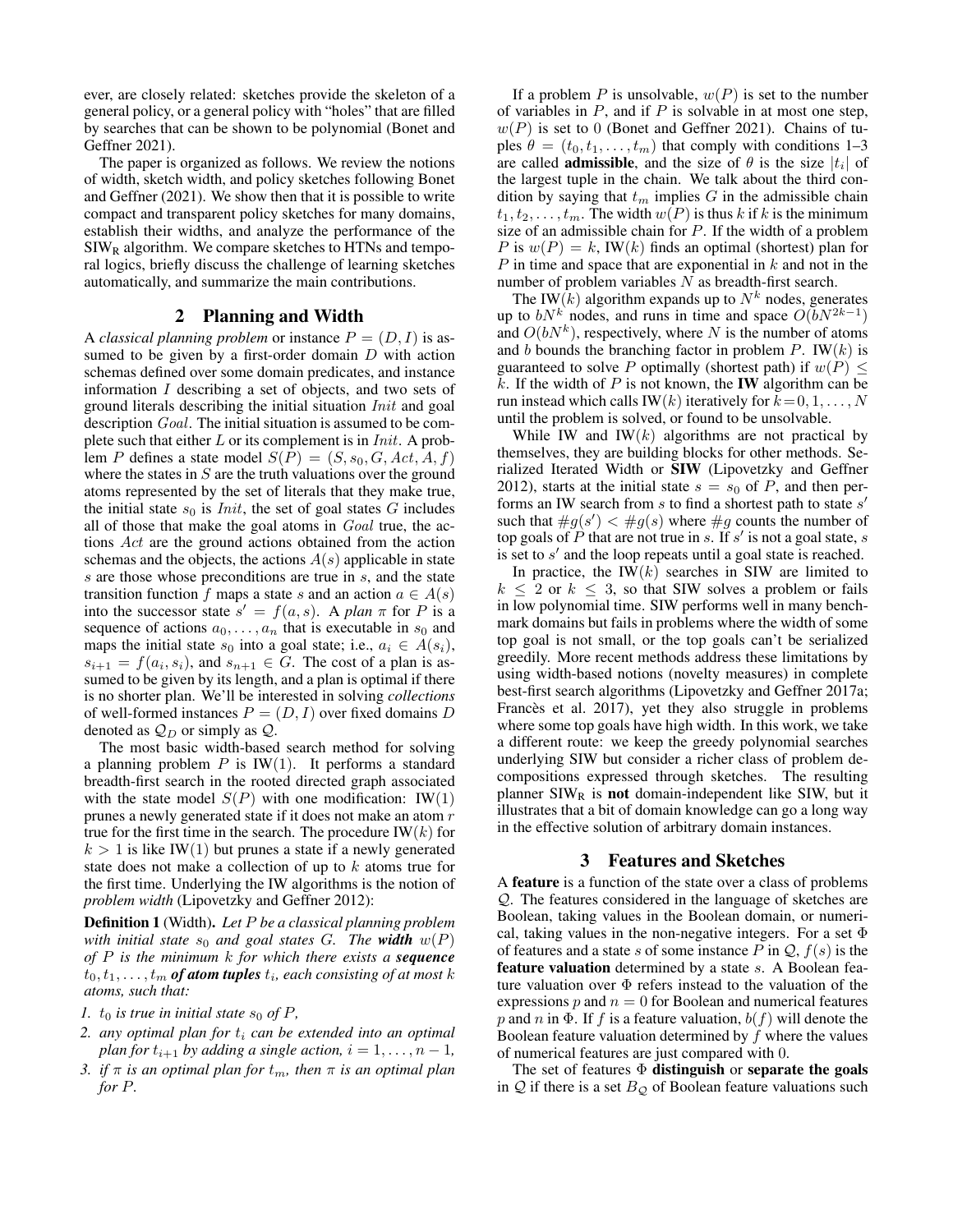that s is a goal state of an instance  $P \in \mathcal{Q}$  iff  $b(f(s)) \in B_{\mathcal{Q}}$ . For example, if  $Q_{clear}$  is the set of all blocks world instances with stack/unstack operators and common goal  $clear(x) \wedge$ handempty for some block x, and  $\Phi = \{n(x), H\}$  are the features that track the number of blocks above  $x$  and whether the gripper is holding a block, then there is a single Boolean goal valuation that makes the expression  $n(x) = 0$  true and  $H$  false.

A sketch rule over features  $\Phi$  has the form  $C \mapsto E$  where C consists of Boolean feature conditions, and E consists of feature effects. A Boolean (feature) condition is of the form p or  $\neg p$  for a Boolean feature p in  $\Phi$ , or  $n = 0$  or  $n > 0$  for a numerical feature  $n$  in  $\Phi$ . A feature effect is an expression of the form  $p, \neg p$ , or  $p$ ? for a Boolean feature p in  $\Phi$ , and  $n\downarrow$ ,  $n\uparrow$ , or n? for a numerical feature n in  $\Phi$ . The syntax of sketch rules is the syntax of the policy rules used to define generalized policies [\(Bonet and Geffner 2018\)](#page-9-7), but their semantics is different. In policy rules, the effects have to be delivered in one step by state transitions, while in sketch rules, they can be delivered by longer state sequences.

A policy sketch  $R_{\Phi}$  is a collection of sketch rules over the features  $\Phi$  and the sketch is well-formed if it is built from features that **distinguish the goals** in  $Q$ , and is **terminating** (to be made precise below). A well-formed sketch for a class of problems  $Q$  defines a serialization over  $Q$ ; namely, a "preference" ordering '≺' over the feature valuations that is irreflexive and transitive, and which is given by the smallest strict partial order that satisfies  $f' \prec f$  if  $f'$  is not a goal valuation and the pair of feature valuations  $(f, f')$  satisfies **a sketch rule**  $C \mapsto E$ . This happens when: 1) C is true in f, 2) the Boolean effects  $p(\neg p)$  in E are true in  $f'$ , 3) the numerical effects are satisfied by the pair  $(f, f')$ ; i.e., if  $n\downarrow$ in E (resp.  $n\uparrow$ ), then value of n in f' is smaller than in f, i.e.,  $f'_n < f_n$  (resp.  $f_n > f'_n$ ), and 4) Features that do not occur in E have the same value in f and f'. Effects p? and n? do not constraint the value of the features  $p$  and  $n$  in any way, and by including them in  $E$ , we say that they can change in any way, as opposed to features that are not mentioned in  $E$ whose values in  $f$  and  $f'$  must be the same.

Following Bonet and Geffner, we do not use the serializations determined by sketches but their associated problem decompositions. The set of subgoal states  $G_r(s)$  associated with a sketch rule  $r : C \mapsto E$  in  $R_{\Phi}$  and a state s for a problem  $P \in Q$ , is empty if C is not true in  $f(s)$ , and else is given by the set of states  $s'$  with feature valuations  $f(s')$  such that the pair  $(f, f')$  for  $f = f(s)$  and  $f' = f(s')$ satisfies the sketch rule  $r$ . Intuitively, when in a state  $s$ , the subgoal states  $s'$  in  $G_r(s)$  provide a stepping stone in the search for plans connecting s to the goal of P.

#### 4 Serialized Iterated Width with Sketches

The  $\text{SIW}_R$  algorithm is a variant of the SIW algorithm that uses a given sketch  $R = R_{\Phi}$  for solving problems  $P \in \mathcal{Q}$ .  $SIW_R$  starts at the state  $s := s_0$ , where  $s_0$  is the initial state of  $P$ , and then performs an IW search to find a state  $s'$  that is closest from  $\overline{s}$  such that  $s'$  is a goal state of  $P$  or a subgoal state in  $G_r(s)$  for some sketch rule r in R. If s' is not a goal state, then s is set to  $s'$ ,  $s := s'$ , and the loop repeats until a goal state is reached. The features define subgoal states through the sketch rules but otherwise play no role in the IW searches.

The only difference between SIW and  $SIW<sub>R</sub>$  is that in SIW each IW search finishes when the goal counter  $\#g$  is decremented, while in  $SIW_R$ , when a goal or subgoal state is reached. The behavior of plain SIW can be emulated in SIW<sub>R</sub> using the single sketch rule  $\{\#g > 0\} \mapsto \{\#g\}\$ in R when the goal counter  $\#g$  is the only feature, and the rule  $\{\#g>0\} \mapsto \{\#g\downarrow, p?, n?\}$ , when p and n are the other features. This last rule says that it is always "good" to decrease the goal counter independently of the effects on other features, or alternatively, that decreasing the goal counter is a subgoal from any state s where  $\#g(s)$  is positive.

The complexity of  $SIW_R$  over a class of problems  $Q$  can be bounded in terms of the **width of the sketch**  $R_{\Phi}$ , which is given by the width of the possible subproblems that can be encountered during the execution of  $SIW_R$  when solving a problem P in Q. For this, let us define the set  $S_R(P)$ of reachable states in P when following the sketch  $R = R_{\Phi}$ recursively as follows: 1) the initial state s of P is in  $S_R(P)$ , 2) the (subgoal) states  $s' \in G_r(s)$  that are closest to s are in  $S_R(P)$  if  $s \in S_R(P)$  and  $r \in R$ . The states in  $S_R(P)$  are called the  $R$ -reachable states in  $P$ . The width of the sketch R is then [\(Bonet and Geffner 2021\)](#page-9-6):

**Definition 2** (Sketch width). *The width of the sketch*  $R =$  $R_{\Phi}$  *at state s of problem*  $P \in \mathcal{Q}$ *, denoted*  $w_R(P[s])$ *, is the width* k *of the subproblem* P[s] *that is like* P *but with initial state* s *and goal states that contain those of* P *and those in*  $G_r(s)$  *for all*  $r \in R$ *. The width of the sketch* R *over* Q *is*  $w_R(\mathcal{Q}) = \max_{P,s} w_R(P[s])$  for  $P \in \mathcal{Q}$  and  $s \in S_R(P).^1$  $s \in S_R(P).^1$ 

The time complexity of  $SIW_R$  can then be expressed as follows, under the assumption that the features are all linear [\(Bonet and Geffner 2021\)](#page-9-6):

<span id="page-2-1"></span>**Theorem 3.** *If width*  $w_R(Q) = k$ , *SIW*<sub> $R_{\Phi}$ </sub> *solves any*  $P \in Q$  $\int$ *in*  $O(bN^{|\Phi|+2k-1})$  *time and*  $O(bN^k+N^{|\Phi|+k})$  *space.* 

A feature is linear if it can be computed in linear time and can take a linear number of values at most. In both cases, the linearity is in the number of atoms  $N$  in the problem  $P$ in  $Q$ . If the features are not linear but polynomial in  $P$ , the bounds on  $SIW_R$  remain polynomial as well (both k and  $\Phi$ are constants).

Bonet and Geffner introduce and study the language of sketches as a variation of the language of general policies and their relation to the width and serialized width of planning domains. They illustrate the use of sketches in a simple example (Delivery) but focus mainly on the theoretical aspects. Here we focus instead on their use for modeling domain-specific knowledge in the standard planning benchmarks as an alternative to languages like HTNs.

<span id="page-2-0"></span><sup>&</sup>lt;sup>1</sup>This definition changes the one by Bonet and Geffner slightly by restricting the reachable states  $s$  to those that are  $R$ -reachable; i.e., part of  $S_R(P)$ . This distinction is convenient when Q does not contain all possible "legal" instances  $P$  but only those in which the initial situations complies with certain conditions (e.g., robot arm is empty). In those cases, the sketches for  $Q$  do not have to cover all reachable states.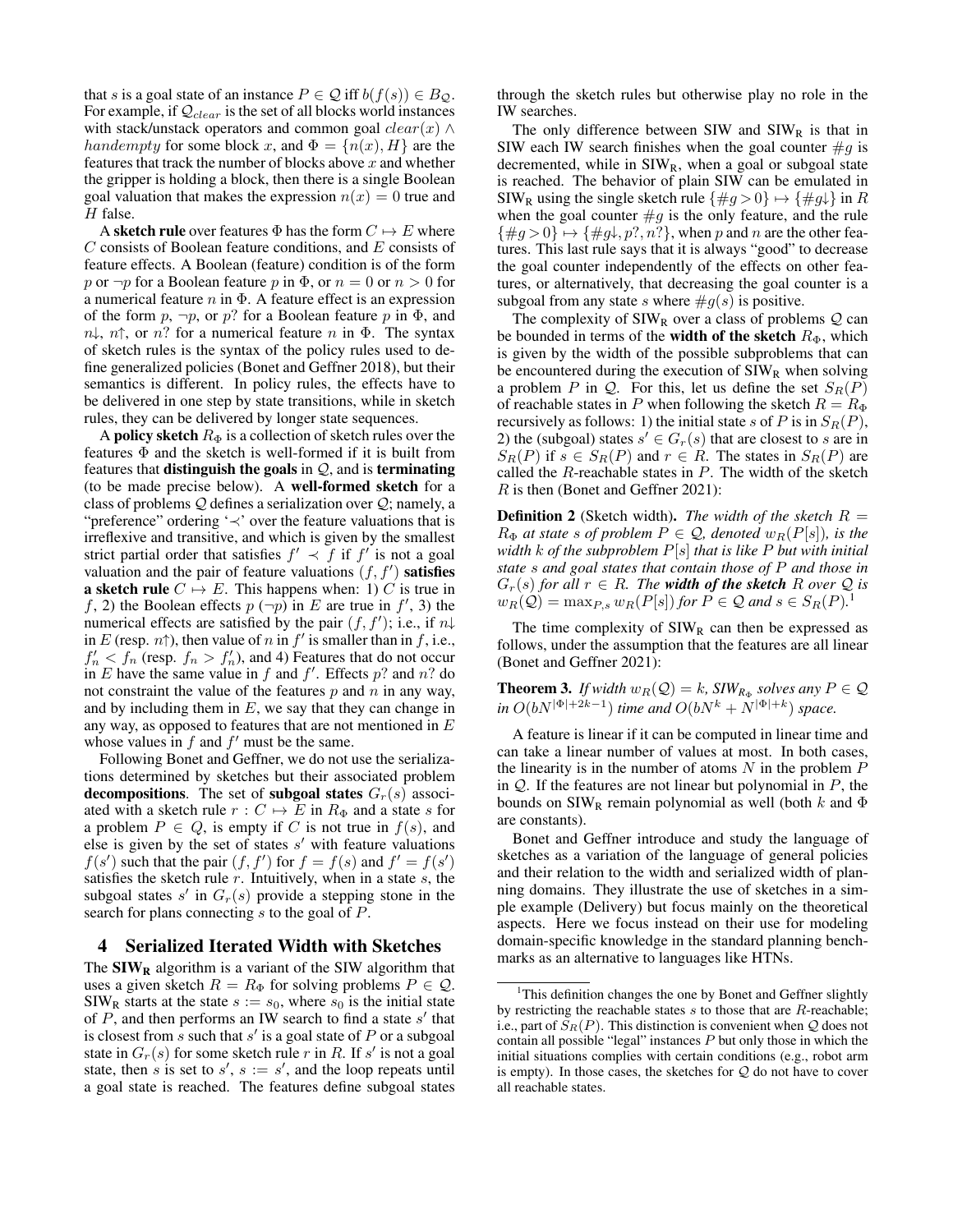# 5 Sketches for Classical Planning Domains

In this section, we present policy sketches for a representative set of classical planning domains from the benchmark set of the International Planning Competition (IPC). All of the chosen domains are solvable suboptimally in polynomial time, but plain SIW fails to solve them. There are two main reasons why SIW fails. First, if achieving a single goal atom already has a sufficiently large width. Last, greedy goal serialization generates such avoidable subproblems, including reaching unsolvable states.

We provide a handcrafted sketch for each of the domains and show that it is well-formed and has small sketch width. These sketches allow  $SIW_R$  to solve all instances of the domain in low polynomial time and space by Theorem [3.](#page-2-1) Furthermore, we impose a low polynomial complexity bound on each feature, i.e., at most quadratic in the number of grounded atoms. Such a limitation is necessary since otherwise, we could use a numerical feature that encodes the optimal value function  $V^*(s)$ , i.e., the perfect goal distance of all states s. With such a feature, the sketch rule  ${V^* > 0} \mapsto {V^* \downarrow}$  makes all problems trivially solvable. Even with linear and quadratic features, we can capture complex state properties such as distances between objects.

#### 5.1 Proving Termination and Sketch Width

For each sketch introduced below we show that it uses goalseparating features, is terminating and has bounded and small sketch width. Showing that the features are goal separating is usually direct.

Proving termination is required to ensure that by iteratively moving from a state s to a subgoal state  $s' \in G_r(s)$  we cannot get trapped in a cycle. The conditions under which a sketch  $R_{\Phi}$  is terminating are similar to those that ensure that a general policy  $\pi_{\Phi}$  is terminating [\(Srivastava et al. 2011;](#page-10-1) [Bonet and Geffner 2020b;](#page-9-10) [Bonet and Geffner 2021\)](#page-9-6), and can be determined in polynomial time in the size of the sketch graph  $G(\pi_{\Phi})$  using the SIEVE procedure [\(Srivastava et al.](#page-10-1) [2011;](#page-10-1) [Bonet and Geffner 2020b\)](#page-9-10). Often, however, a simple syntactic procedure suffices that eliminates sketch rules, one after the other until none is left. This syntactic procedure is sound but not complete in general. In the following, we say that a rule  $C \mapsto \overline{E}$  *changes* a Boolean feature *b* if  $b \in C$  and  $\neg b \in E$  or the other way around. The procedure iteratively applies one of the following cases until no rule is left (the sketch terminates) or until no further cases apply (there may be an infinite loop in the sketch): (a) eliminate a rule if it decreases a numerical feature  $n(n)$  that no other remaining rule can increase  $(n \uparrow \text{or } n?)$ ; (b) eliminate a rule r if it changes the value of a Boolean feature that no other remaining rule changes in the opposite direction; (c) mark all features that were used for eliminating a rule in (a) or (b) as these can only change finitely often; (d) remove rules  $C \mapsto E$  that decrease a numerical feature n or that change a Boolean feature  $b$  to true (false) such that for all other remaining rules  $C' \mapsto E'$  it holds that if E' changes the feature in the opposite direction, i.e.,  $n\uparrow$ ,  $n$ ? or changes  $b$  to false (true), there must be a condition on a variable in  $C$ that is marked and is complementary to the one in  $C'$ , e.g.,  $n > 0 \in C$  and  $n = 0 \in C^{\tilde{I}}$  or  $b \in C$  and  $\neg b \in C'$ .

Showing that a sketch for problem class  $Q$  has sketch width  $k$  requires to prove that for all  $R$ -reachable states  $s$  in all problem instances  $P \in \mathcal{Q}$ , the width of  $P[s]$  is bounded by  $k$ . Remember that  $P[s]$  is like  $P$  but with initial state s, and goal states G of P combined with goal states  $G_r(s)$ of all  $r \in R$ . The definition of R-reachability shows that we need a recursive proof strategy: informally, we show that (1) the feature conditions of a rule  $r$  with nonempty subgoal  $G_r(s)$  are true in all initial states s of Q, and (2) by following a rule, we land in a goal state or a state  $s'$  where the feature conditions of another rule r' with nonempty subgoal  $G_{r'}(s')$ are true. To show that the sketch has width  $k$ , we prove that all subtasks  $P[s]$  for traversed states s have width k. We do this by providing an admissible chain  $t_1, \ldots, t_m$  of size at most  $k$  where all optimal plans for  $t_m$  are also optimal plans for  $P[s]$ . We overapproximate the set of  $R$ -reachable states where necessary to make the proofs more compact. This implies that our results provide an upper bound on the actual sketch width but are sufficiently small. For space reasons, we give only two exemplary proofs in the paper and present the remaining proofs in [Drexler, Seipp, and Geffner](#page-9-11) [\(2021\)](#page-9-11).

#### 5.2 Floortile

In the Floortile domain (Linares López, Celorrio, and Olaya [2015\)](#page-9-12), a set of robots have to paint the tiles of a rectangular grid. There can be at most one robot  $\alpha$  on each tile  $t$  at any time and the predicate  $robot-at(a, t)$  is true iff a is on tile t. If there is no robot on tile t then t is marked as clear, i.e.,  $clear(t)$  holds. Robots can move left, right, up or down, if the target tile is clear. Each robot  $a$  is equipped with a brush that is configured to either paint in black or white, e.g.,  $robot\text{-}has(a, black)$  is true iff the brush of robot a is configured to paint in black. It is possible to change the color infinitely often. The goal is to paint a rectangular subset of the grid in chessboard style. If a tile  $t$  has color  $c$ then the predicate  $painted(t, c)$  holds and additionally the tile is marked as not clear, i.e.,  $clear(t)$  does not hold. A robot *a* can only paint tile *t* if *a* is on a tile  $t'$  that is below or above t, i.e.,  $robot-at(a, t')$  holds, and  $up(t', t)$  or  $down(t', t)$  holds.

Consider the set of features  $\Phi = \{g, v\}$  where g counts the number of unpainted tiles that need to be painted and  $v$ represents that the following condition is satisfied: for each tile  $t_1$  that remains to be painted there exists a sequence of tiles  $t_1, \ldots, t_n$  such that each  $t_i$  with  $i = 1, \ldots, n - 1$  remains to be painted,  $t_n$  does not need to be painted, and for all pairs  $t_{i-1}, t_i$  with  $i = 2, \ldots, n$  holds that  $t_i$  is above  $t_{i-1}$ , i.e.,  $up(t_{i-1}, t_i)$ , or for all pairs  $t_{i-1}, t_i$  with  $i = 2, \ldots, n$  it holds that  $t_i$  is below  $t_{i-1}$ , i.e.,  $down(t_{i-1}, t_i)$ . Intuitively,  $v$  is true iff a given state is solvable. The set of sketch rules  $R_{\Phi}$  contains the single rule

$$
r = \{v, g > 0\} \mapsto \{g\downarrow\}
$$

which says that painting a tile such that the invariant  $v$  remains satisfied is good.

Theorem 4. *The sketch for the Floortile domain is wellformed and has width* 2*.*

*Proof.* Recall that a sketch is well-formed if it uses goalseparating features and is terminating. The features  $\Phi$  are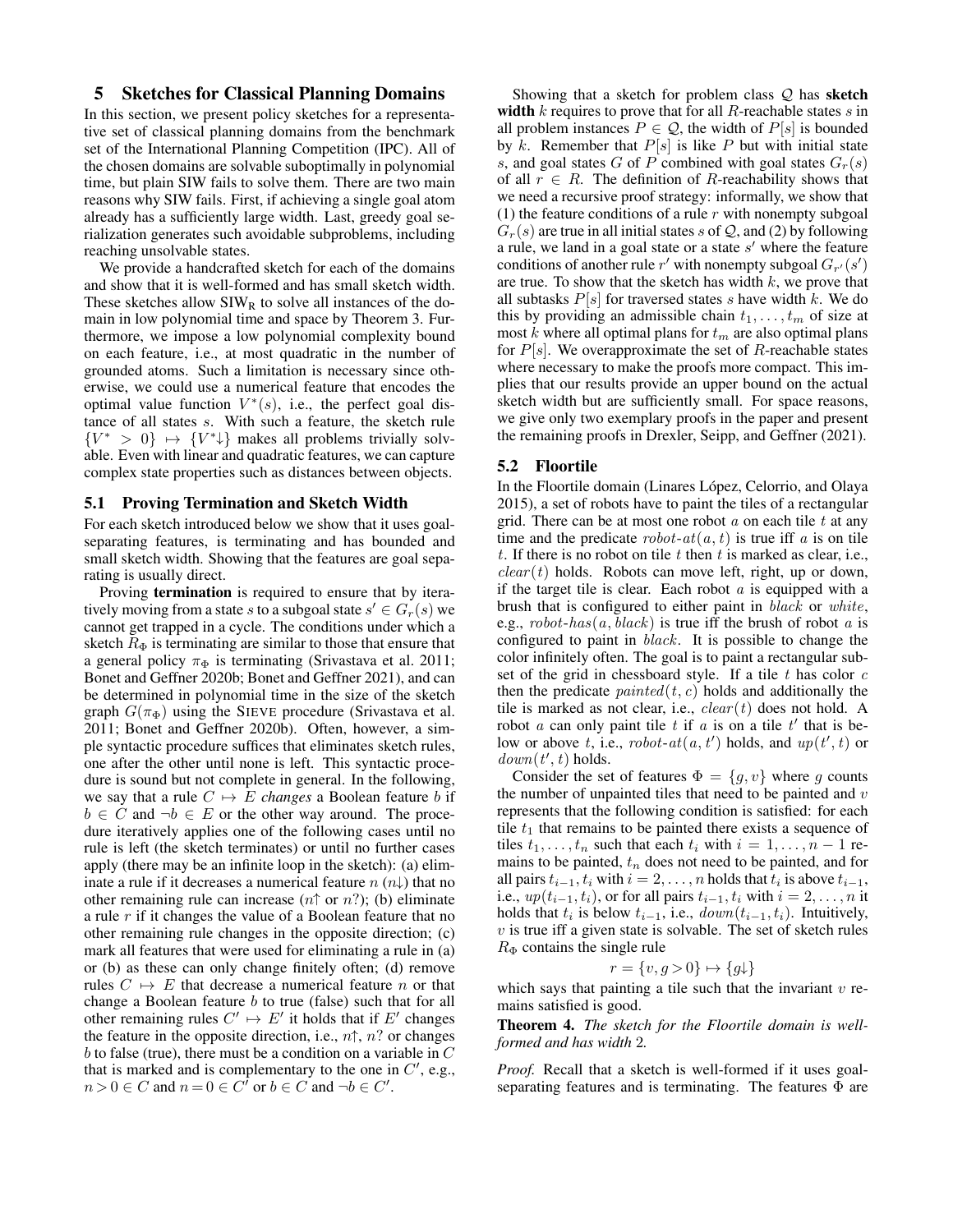goal separating because the feature valuation  $g = 0$  holds in state s iff s is a goal state. The sketch  $R_{\Phi}$  is terminating because  $r$  decreases the numerical feature  $g$  and no other rule increases g.

It remains to show that the sketch width is 2. Consider a Floortile instance  $P$  with states  $S$ . If the initial state  $s$  is a solvable non-goal state, then the feature conditions of r are true, and the subgoal  $G_r(s)$  is nonempty. If we reach such a subgoal state, then either the feature conditions of  $r$  remain true because the invariant remains satisfied or the overall goal was reached. Next, we show that  $P[s]$  with subgoal  $G_r(s)$  in R-reachable state s has width 2. Consider states  $S_1 \subseteq S$  where the feature conditions of rule r are true, i.e., solvable states where a tile  $t$  must be painted in a color c. We do a three-way case distinction over states  $S_1$ .

First, consider states  $S_1^1 \subseteq S_1$  where some robot a on tile  $t_1$  that is configured to color c, can move to tile  $t_n$  above or below t to paint it. The singleton tuple  $\textit{painted}(t, c)$  implies  $G_r(s)$  in  $s \in S_1^1$  in the admissible chain that consists of moving a from  $t_1$  to  $t_n$ , while decreasing the distance to  $t_n$ in each step, and painting  $t$ , i.e.,

 $(robot-at(a, t<sub>1</sub>), \ldots, robot-at(a, t<sub>n</sub>), painted(t, c)).$ 

Second, consider states  $S_1^2 \subseteq S_1$  where the robot a must reconfigure its color from  $c'$  to c before painting. The tuple  $(robot-at(a, t_n), painted(t, c))$  implies  $G_r(s)$  in  $s \in S_1^2$  in the admissible chain that consists of reconfiguring the color, and then moving closer and painting as before, i.e.,

$$
((robot-at(a, t_1), robot-has(a, c')),(robot-at(a, t_1), robot-has(a, c)),...,(robot-at(a, t_n), robot-has(a, c)),(robot-at(a, t_n), painted(a, c))).
$$

We observe that reconfiguring requires an admissible chain of size 2 because of serializing the reconfiguring and the moving part. Therefore, in the following case, we assume that the robot must reconfigure its color.

Third, consider states  $S_1^3 \subseteq S_1$  where robot a is standing on t and there is a sequence of robots  $a_1, \ldots, a_n$  such that a can only paint t if each  $a_1, \ldots, a_n$  moves in such a way that tile  $t'$  above or below t becomes clear. Using the fact that a rectangular portion inside a rectangular grid has to be painted, it follows that the set of tiles that must not be painted is pairwise connected. Therefore, we can move each robot  $a_i$  from its current tile  $t'_i$  to  $t_i$  in such a way that after moving each robot, tile  $t$  becomes clear. The tuple  $(robot-at(a, t'), painted(t, c))$  implies  $G_r(s)$  in  $s \in S_1^3$  in the admissible chain that consists of moving each robot  $a_i$ from  $t_i'$  to  $t_i$  in such a way that moving all of them clears tile  $t'$ , followed by moving a to  $t'$ , and painting  $t$ , i.e.,

$$
((robot-at(a, t), robot-has(a, c')),(robot-at(a, t), robot-has(a, c)),(robot-at(a1, t1), robot-has(a, c)),...,(robot-at(an, tn), robot-has(a, c)),(robot-at(a, t'), robot-has(a, c)),(robot-at(a, t'), pointed(t, c)))
$$

We obtain sketch width 2 because all tuples in admissible chains have size of at most 2.  $\Box$ 

# 5.3 TPP

In the Traveling Purchaser Problem (TPP) domain, there is a set of places that can either be markets or depots, a set of trucks, and a set of goods [\(Gerevini et al. 2009\)](#page-9-13). The places are connected via a roads, allowing trucks to drive between them. If a truck t is at place p, then atom  $at(t, p)$  holds. Each market  $p$  sells specific quantities of goods, e.g., atom on-sale(q, p, 2) represents that market p sells two quantities of good  $q$ . If there is a truck t available at market  $p$ , it can buy a fraction of the available quantity of good  $g$ , making  $g$  available to be loaded into  $t$ , while the quantity available at p decreases accordingly, i.e., atom on-sale( $q, p, 1$ ) and ready-to-load( $g, p, 1$ ) hold afterwards. The trucks can unload the goods at any depot, effectively increasing the number of stored goods, e.g., atom  $stored(g, 1)$  becomes false, and  $stored(g, 2)$  becomes true, indicating that two quantities of good  $g$  are stored. The goal is to store specific quantities of specific goods.

SIW fails in TPP because loading sufficiently many quantities of a single good can require buying and loading them from different markets. Making the goods available optimally requires taking the direct route to each market followed by buying the quantity of goods. Thus, the problem width is bounded by the number of quantities needed.

Consider the set of features  $\Phi = \{u, w\}$  where u is the number of goods not stored in any truck of which some quantity remains to be stored, and  $w$  is the sum of quantities of goods that remain to be stored. The sketch rules in  $R_{\Phi}$  are defined as:

$$
r_1 = \{u > 0\} \mapsto \{u\}
$$
  

$$
r_2 = \{w > 0\} \mapsto \{u?, w\}
$$

Rule  $r_1$  says that loading any quantity of a good that remains to be stored is good. Rule  $r_2$  says that storing any quantity of a good that remains to be stored is good.

Theorem 5. *The sketch for the TPP domain is well-formed and has width* 1*.*

*Proof.* The features are goal separating because  $w = 0$  holds in state s iff s is a goal state. We show that the sketch  $R_{\Phi}$  is terminating by iteratively eliminating rules:  $r_2$  decreases the numerical feature  $w$  which no other rule increments, so we eliminate  $r_2$  and mark w. Now only  $r_1$  remains and we can eliminate it since it decreases  $u$ , which is never incremented.

It remains to show that the sketch width is 1. Consider any TPP instance  $P$ . In the initial situation  $s$ , the feature conditions of at least one rule  $r$  are true and the corresponding subgoal  $G_r(s)$  is nonempty. Furthermore, whenever we use  $r_1$  in some state s to get to the next subgoal  $G_{r_1}(s)$ , we know that in this subgoal the feature conditions of  $r_2$  must be true and its subgoal is nonempty, and it can be the case that the feature conditions of  $r_1$  remain true and its subgoal is nonempty. At some point, the subgoal of  $r_2$  is the overall goal of the problem. Next, regardless of which rule  $r$  defines the closest subgoal  $G_r(s)$  for an R-reachable state s,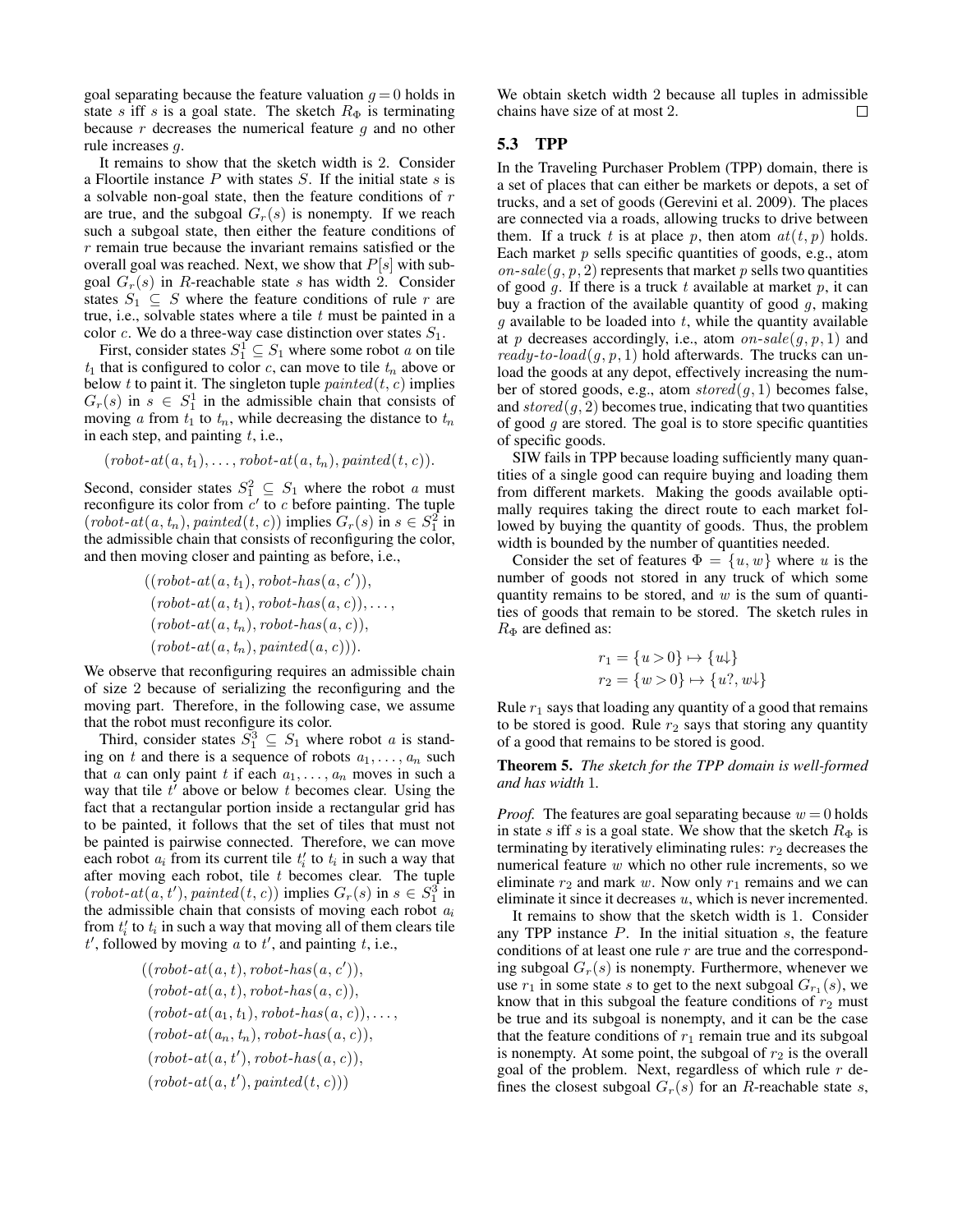we show that  $P[s]$  with subgoal  $G_r(s)$  in R-reachable state s has width 1.

We first consider rule  $r_1$ . Intuitively, we show that loading a good that is not yet loaded but of which some quantity remains to be stored in a depot has width at most 1. Consider states  $S_1 \subseteq S$  where the feature conditions of  $r_1$  are true, i.e., states where there is no truck that has a good  $g$  loaded but of which some quantity remains to be stored in a depot. With  $G_{r_1}(s)$  we denote the subgoal states of  $r_1$  in  $s \in S_1$ , i.e., states where some quantity  $q_l$  of g is loaded into a truck t. The tuple  $\text{loaded}(g, t, q_l)$  implies  $G_{r_1}(s)$  in  $s \in S_1$  in the admissible chain that consists of moving  $t$  from its current place  $p_1$  to the closest market  $p_n$  that has g available, ordered descendingly by their distance to  $p_n$ , buying  $q_b$  quantities of g, loading  $q_l$  quantities of g, i.e.,  $(at(t, p_1), \ldots,$  $at(t, p_n), ready-to-load(g, p_n, q_b), loaded(g, t, q_l)).$  Note that loading  $q_l$  quantities can be achieved optimally by buying  $q_b \geq q_l$  quantities.

Next, we consider rule  $r_2$ . Intuitively, we show that storing a good of which some quantity remains to be stored in a depot has width at most 1. Consider states  $S_2 \subseteq S$  where the feature conditions of  $r_2$  are true and some quantity of a good is loaded that remains to be stored, i.e., states where some quantity of a good  $g$  remains to be stored in a depot, and some quantity  $q_l$  of g is loaded into a truck t because it has width 1 (see above). With  $G_{r_2}(s)$  we denote the subgoal states of  $r_2$  in  $s \in S_2$ , i.e., states where the stored quantity  $q_s$ of g has increased from  $q_s$  to  $q'_s$  using a fraction of the loaded quantity  $q'_l \leq q_l$ . The tuple  $stored(g, q'_s)$  implies  $G_{r_2}(s)$  in  $s \in S_2$  in the admissible chain that consists of moving t from its current place  $p_1$  to the closest depot at place  $p_n$ , ordered descendingly by their distance to  $p_n$ , storing  $q_l$  quantities of g, i.e.,  $(at(t, p_1), \ldots, at(t, p_n), stored(g, q_s^{t})).$ 

We obtain sketch width 1 because all tuples in admissible chains have a size of at most 1. П

#### 5.4 Barman

In the Barman domain (Linares López, Celorrio, and Olaya [2015\)](#page-9-12), there is a set of shakers, a set of shots, and a set of dispensers where each dispenses a different ingredient. There are recipes of cocktails each consisting of two ingredients, e.g., the recipe for cocktail c consists of ingredients  $i_1$ ,  $i_2$ . The goal is to serve beverages, i.e., ingredients and/or cocktails. A beverage  $b$  is served in shot  $g$  if  $g$  contains  $b$ . An ingredient  $i$  can be filled into shot  $q$  using one of the dispensers if  $g$  is clean. Producing a cocktail  $c$  with a shaker t requires both ingredients  $i_1$ ,  $i_2$  of c to be in t. In such a situation, shaking  $t$  produces  $c$ . Pouring a cocktail from  $t$ into shot  $g$  requires  $g$  to be clean. The barman robot has two hands which limits the number of shots and shakers it can hold at the same time. Therefore, the barman often has to put down an object before it can grasp a different object. For example, assume that the barman holds the shaker  $t$  and some shot  $g'$  and assume that ingredient i must be filled into shot g. Then the barman has to put down either t or  $g'$  so that it can pick up  $q$  with hand  $h$ . As in the Barman tasks from previous IPCs, we assume that there is only a single shaker and that it is initially empty.

Consider the set of features  $\Phi = \{g, u, c_1, c_2\}$  where g

is the number of unserved beverages,  $u$  is the number of used shots, i.e., shots with a beverage different from the one mentioned in the goal,  $c_1$  is true iff the first recipe ingredient of an unserved cocktail is in the shaker, and  $c_2$  is true iff both recipe ingredients of an unserved cocktail are in the shaker. We define the following sketch rules for  $R_{\Phi}$ :

$$
r_1 = \{\neg c_1\} \mapsto \{u?, c_1\},
$$
  
\n
$$
r_2 = \{c_1, \neg c_2\} \mapsto \{u?, c_2\},
$$
  
\n
$$
r_3 = \{u > 0\} \mapsto \{u\},
$$
  
\n
$$
r_4 = \{g > 0\} \mapsto \{g\}, c_1?, c_2?\}.
$$

Rule  $r_1$  says that filling an ingredient into the shaker is good if this ingredient is mentioned in the first part of the recipe of an unserved cocktail. Rule  $r_2$  says the same for the second ingredient, after the first ingredient has been added. Requiring the ingredients to be filled into the shaker in a fixed order ensures bounded width, even for arbitrary-sized recipes. Rule  $r_3$  says that cleaning shots is good and rule  $r_4$  says that serving an ingredient or cocktail is good.

Theorem 6. *The sketch for the Barman domain is wellformed and has width* 2*.*

## 5.5 Grid

In the Grid domain [\(McDermott 2000\)](#page-10-2), a single robot operates in a grid-structured world. There are keys and locks distributed over the grid cells. The robot can move to a cell  $c$  above, below, left or right of its current cell if  $c$  does not contain a closed lock or another robot. The robot can drop, pick or exchange keys at its current cell and can only hold a single key e at any time. Keys and locks have different shapes and the robot, holding a matching key, can open a lock when standing on a neighboring cell. The goal is to move keys to specific target locations that can be locked initially. Initially, it is possible reach every lock for the unlock operation. SIW fails in this domain when goals need to be undone, i.e., a key has to be picked up from its target location to open a lock that is necessary for picking or moving a different key.

Consider the set of features  $\Phi = \{l, k, o, t\}$  where l is the number of locked grid cells,  $k$  is the number of misplaced keys, o is true iff the robot holds a key for which there is a closed lock, and  $t$  is true iff the robot holds a key that must be placed at some target grid cell. We define the sketch rules for  $R_{\Phi}$  as:

$$
r_1 = \{l > 0\} \mapsto \{\mathcal{l}\downarrow, k?, o?, t?\}
$$
  
\n
$$
r_2 = \{l = 0, k > 0\} \mapsto \{k\downarrow, o?, t?\}
$$
  
\n
$$
r_3 = \{l > 0, \neg o\} \mapsto \{o, t?\}
$$
  
\n
$$
r_4 = \{l = 0, \neg t\} \mapsto \{o?, t\}
$$

Rule  $r_1$  says that unlocking grid cells is good. Rule  $r_2$  says that placing a key at its target cell is good after opening all locks. Rule  $r_3$  says that picking up a key that can be used to open a locked grid cell is good if there are locked grid cells. Rule  $r_4$  says that picking up a misplaced key is good after opening all locks.

Theorem 7. *The sketch for the Grid domain is well-formed and has width* 1*.*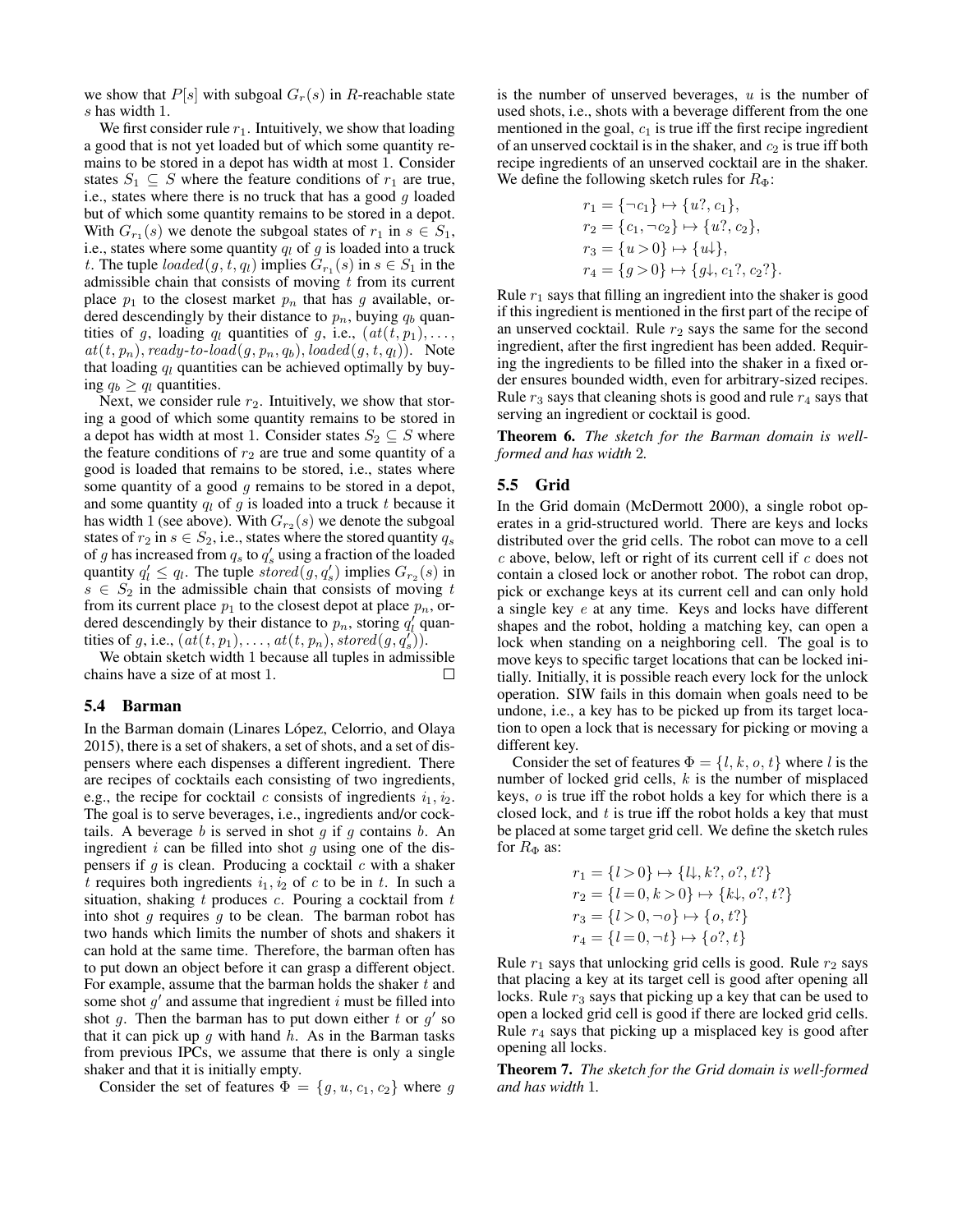# 5.6 Childsnack

In the Childsnack domain [\(Vallati, Chrpa, and McCluskey](#page-10-3) [2018\)](#page-10-3), there is a set of contents, a set of trays, a set of glutenfree breads, a set of regular breads that contain gluten, a set of gluten-allergic children, a set of children without gluten allergy, and a set of tables where the children sit. The goal is to serve the gluten-allergic children with sandwiches made of gluten-free bread and the non-allergic children with either type of sandwich.

The Childsnack domain has large bounded width because moving an empty tray is possible at any given time. The goal serialization fails because it gets trapped in deadends when serving non-allergic children with gluten-free sandwiches while leaving insufficiently many gluten-free sandwiches for the allergic children.

Consider the set of features  $\Phi = \{c_g, c_r, s_g^k, s^k, s_g^t, s^t\}$ where  $c_g$  is the number of unserved gluten-allergic children,  $c_r$  is the number of unserved non-allergic children,  $s_g^k$  holds iff there is a gluten-free sandwich in the kitchen,  $s^k$  holds iff there is a regular sandwich in the kitchen,  $s_g^t$  holds iff there is a gluten-free sandwich on a tray, and  $s<sup>t</sup>$  holds iff there is any sandwich on a tray. We define the following sketch rules  $R_{\Phi}$ :

$$
\begin{aligned} r_1 &= \{c_g > 0, \neg s_g^k, \neg s_g^t\} \mapsto \{s_g^k, s^k\} \\ r_2 &= \{c_g = 0, c_r > 0, \neg s^k, \neg s^t\} \mapsto \{s^k\} \\ r_3 &= \{c_g > 0, s_g^k, \neg s_g^t\} \mapsto \{s_g^k?, s^k?, s_g^t, s^t\} \\ r_4 &= \{c_g = 0, c_r > 0, s^k, \neg s^t\} \mapsto \{s_g^k?, s^k?, s_g^t?, s^t\} \\ r_5 &= \{c_g > 0, s_g^t\} \mapsto \{c_g\downarrow, s_g^t?, s^t\} \\ r_6 &= \{c_g = 0, c_r > 0, s^t\} \mapsto \{c_r\downarrow, s_g^t?, s^t?\} \end{aligned}
$$

Rule  $r_1$  says that making a gluten-free sandwich is good if there is an unserved gluten-allergic child and if there is no other gluten-free sandwich currently being served. Rule  $r<sub>2</sub>$ says the same thing for non-allergic children after all glutenallergic children have been served and the sandwich to be made is not required to be gluten free. Rules  $r_3$  and  $r_4$ say that putting a gluten-free (resp. regular) sandwich from the kitchen onto a tray is good if there is none on a tray yet. Rule  $r<sub>5</sub>$  says that serving gluten-allergic children before non-allergic children is good if there is a gluten-free sandwich available on a tray. Rule  $r_6$  says that serving nonallergic children afterwards is good.

Theorem 8. *The sketch for the Childsnack domain is wellformed and has width* 1*.*

#### 5.7 Driverlog

In the Driverlog domain [\(Long and Fox 2003\)](#page-9-14), there is a set of drivers, trucks, packages, road locations and path locations. The two types of locations form two strongly connected graphs and the two sets of vertices overlap. The road graph is only traversable by trucks, while the path graph is only traversable by drivers. A package can be delivered by loading it into a truck, driving the truck to the target location of the package followed by unloading the package. Driving the truck requires a driver to be in the truck. Not only packages, but also trucks and drivers can have goal locations.

SIW fails because it can be necessary to undo previously achieved goals, like moving a truck away from its destination to transport a package. The following sketch induces a goal ordering such that an increasing subset of goal atoms never needs to be undone.

Consider the set of features  $\Phi = \{p, t, d_q, d_t, b, l\}$  where  $p$  is the number of misplaced packages,  $t$  is the number of misplaced trucks,  $d_q$  is the sum of all distances of drivers to their respective goal locations,  $d_t$  is the minimum distance of any driver to a misplaced truck,  $b$  is true iff there is a driver inside of a truck, and  $l$  is true iff there is a misplaced package in a truck. We define the sketch rules  $R_{\Phi}$  as follows:

$$
r_1 = \{p > 0, \neg b\} \mapsto \{d_g?, d_t?, b\}
$$
  
\n
$$
r_2 = \{p > 0, \neg l\} \mapsto \{t?, d_g?, d_t?, l\}
$$
  
\n
$$
r_3 = \{p > 0\} \mapsto \{p\}, t?, d_g?, d_t?, l?\}
$$
  
\n
$$
r_4 = \{p = 0, t > 0, d_t > 0\} \mapsto \{d_g?, d_t\}, b?\}
$$
  
\n
$$
r_5 = \{p = 0, t > 0, d_t = 0\} \mapsto \{t\}, d_g?, d_t? \}
$$
  
\n
$$
r_6 = \{p = 0, t = 0, d_g > 0\} \mapsto \{d_g\}, b? \}
$$

Rule  $r_1$  says that letting a driver board any truck is good if there are undelivered packages and there is no driver boarded yet. Rule  $r_2$  says that loading an undelivered package is good. Rule  $r_3$  says that delivering a package is good. Rule  $r_4$  says that moving any driver closer to being in a misplaced truck is good after having delivered all packages. Rule  $r<sub>5</sub>$  says that driving a misplaced truck to its target location is good once all packages are delivered. Rule  $r_6$  says that moving a misplaced driver closer to its target location is good after having delivered all packages and trucks.

Theorem 9. *The sketch for the Driverlog domain is wellformed and has width* 1*.*

### 5.8 Schedule

In the Schedule domain [\(Bacchus 2001\)](#page-9-15), there is a set of objects that can have different values for the following attributes: shape, color, surface condition, and temperature. Also, there is a set of machines where each is capable of changing an attribute with the side effect that other attributes change as well. For example, rolling an object changes its shape to cylindrical and has the side effect that the color changes to uncolored, any surface condition is removed, and the object becomes hot. Often, there are multiple different work steps for achieving a specific attribute of an object. For example, both rolling and lathing change an object's shape to cylindrical. But rolling makes the object hot, while lathing keeps its temperature cold. Some work steps are only possible if the object is cold. Multiple work steps can be scheduled to available machines, which sets the machine's status to occupied. All machines become available again after a single do-time-step action. The goal is to change the attributes of objects.

SIW fails in Schedule because it gets trapped into deadends when an object's temperature becomes hot, possibly blocking other required attribute changes. The following sketch uses this observation and defines an ordering over achieved attributes where first, the desired shapes are achieved, second, the desired surface conditions are achieved, and third, the desired colors are achieved.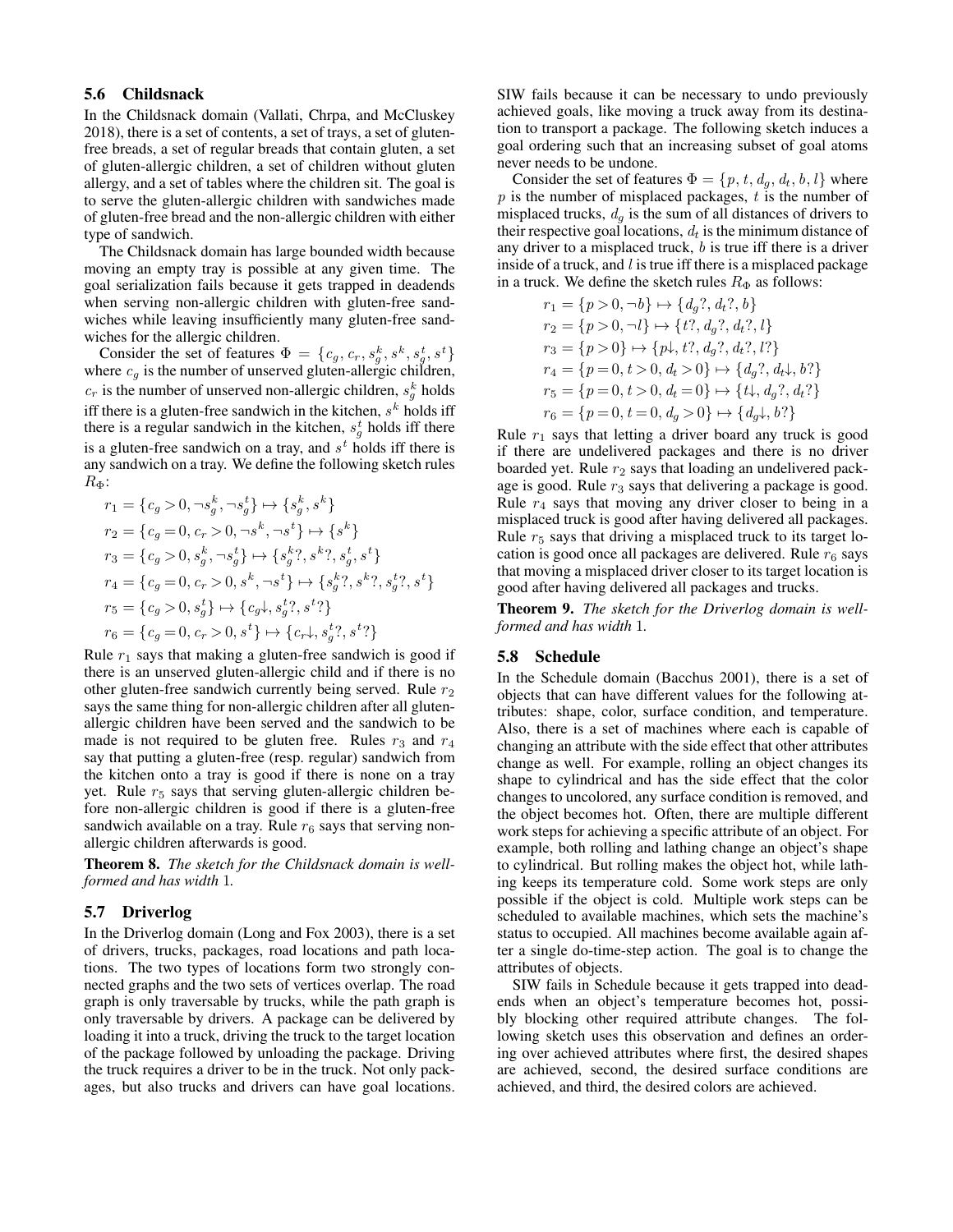Consider the set of features  $\Phi = \{p_1, p_2, p_3, h, o\}$  where  $p_1$  is the number of objects with wrong shape,  $p_2$  is the number of objects with wrong surface condition,  $p_3$  is the number of objects with wrong color, h is the number of hot objects, and  $o$  is true iff there is an object scheduled or a machine occupied. We define the following sketch rules  $R_{\Phi}$ :

$$
r_1 = \{p_1 > 0\} \mapsto \{p_1\downarrow, p_2?, p_3?, o\}
$$
  
\n
$$
r_2 = \{p_1 = 0, p_2 > 0\} \mapsto \{p_2\downarrow, p_3?, o\}
$$
  
\n
$$
r_3 = \{p_1 = 0, p_2 = 0, p_3 > 0\} \mapsto \{p_3\downarrow, o\}
$$
  
\n
$$
r_4 = \{o\} \mapsto \{\neg o\}
$$

Rule  $r_1$  says that achieving an object's goal shape is good. Rule  $r_2$  says that achieving an object's goal surface condition is good after achieving all goal shapes. Rule  $r_3$  says that achieving an object's goal color is good after achieving all goal shapes and surface conditions. Rule  $r_4$  says that making objects and machines available is good. Note that  $r<sub>4</sub>$  does not decrease the sketch width but it decreases the search time by decreasing the search depth. Note also that  $h$ never occurs in any rule because we want its value to remain constant.

Theorem 10. *The sketch for the Schedule domain is wellformed and has width* 2*.*

### 6 Experiments

Even though the focus of our work is on proving polynomial runtime bounds for planning domains theoretically, we evaluate in this section how these runtime guarantees translate into practice. We implemented  $\text{SIW}_R$  in the LAPKT planning system [\(Ramirez, Lipovetzky, and Muise 2015\)](#page-10-4) and use the Lab toolkit [\(Seipp et al. 2017\)](#page-10-5) for running experiments on Intel Xeon Gold 6130 CPU cores. For each planning domain, we use the tasks from previous IPCs. For each planner run, we limit time and memory by 30 minutes and 4 GiB. The benchmark set consists of a subset of tractable classical planning domains from the satisficing track of the 1998- 2018 IPC where top goal serialization using SIW fails.

The main question we want to answer empirically is how much an SIW search benefits from using policy sketches. To this end, we compare  $SIW(2)$  and  $SIW<sub>R</sub>(2)$  with the sketches for the planning domains introduced above. We use a width bound of  $k=2$ , since SIW(k) and SIW<sub>R</sub>(k) are too slow to compute in practice for larger values of  $k$ . We also include two state-of-the-art planners, LAMA [\(Richter and Westphal](#page-10-6) [2010\)](#page-10-6) and Dual-BFWS [\(Lipovetzky and Geffner 2017a\)](#page-9-1), to show that the planning tasks in our benchmark set are hard to solve with the strongest planners.

Table [1](#page-8-0) shows results for the four planners. We see that the maximum effective width (MW) for  $SIW_R(2)$  never exceeds the theoretical upper bounds we established in the previous section. For the domains with sketch width 2, the average effective width (AW) is always closer to 1 than to 2.

In the comparison we must keep in mind that  $SIW_R$  is not a domain-independent planner as it uses a suitable sketch for each domain. SIW(2) solves none of the instances in three domains (Barman, Childsnack, Floortile) because the problem width is too large. In the other four domains, it never solves more than half of the tasks. In contrast,  $SIW<sub>R</sub>(2)$ solves all tasks and is usually very fast. For example, SIW(2) needs 74.7 seconds to solve the eleventh hardest TPP task, while  $SIW_R(2)$  solves all 30 tasks in at most 0.4 seconds. This shows that our sketch rules capture useful information and that the sketch features are indeed cheap to compute.

Even with the caveats about planner comparisons in mind, the results from Table [1](#page-8-0) show that policy sketches usually let  $SIW_R$  solve the tasks from our benchmark set much faster than state-of-the-art domain-independent planners. The only exception is Schedule, where LAMA has a lower maximum runtime than  $SIW_R$ . The main bottleneck for  $SIW_R$  in Schedule is generating successor states. Computing feature valuations on the other hand takes negligible time.

Overall, our results show that adding domain-specific knowledge in the form of sketches to a width-based planner allows it to solve whole problem domains very efficiently. This raises interesting research questions about whether we can learn sketches automatically to transform  $\text{SIW}_R$  into a domain-independent planner that can reuse previously acquired information.

### 7 Related Work

We showed that a bit of knowledge about the subgoal structure of a domain, expressed elegantly in the form of compact sketches, can go a long way in solving the instances of a domain efficiently, in provable polynomial time. There are other approaches for expressing domain control knowledge for planning in the literature, and we review them here.

The distinction between the actions that are "good" or "bad" in a fixed tractable domain can often be characterized explicitly. Indeed, the so-called **general policies**, unlike sketches, provide such a classification of all possible state transitions  $(s, s')$  over the problems in  $Q$  [\(Frances,](#page-9-9) [Bonet, and Geffner 2021\)](#page-9-9), and ensure that the goals can always be reached by following any good transitions. Sketch rules have the same syntax as policy rules, but they do not constraint state transitions but define subgoals.

Logical approaches to domain control have been used to provide partial information about good and bad state transitions in terms of suitable formulas [\(Bacchus and Kabanza](#page-9-16) [2000;](#page-9-16) Kvarnström and Doherty 2000). For example, for the Schedule domain, one may have a formula in linear temporal logic (LTL) expressing that objects that need to be lathed and painted should not be painted in the next time step, since lathing removes the paint. This partial information about good and bad transitions can then be used by a forward-state search planner to heavily prune the state space. A key difference between these formulas and sketches is that sketch rules are not about state transitions but about subgoals, and hence they structure the search for plans in a different way, in certain cases ensuring a polynomial search.

[Baier et al.](#page-9-18) [\(2008\)](#page-9-18) combine control knowledge and preference formulas to improve search behavior and obtain plans of high quality, according to user preferences. The control knowledge is given in the Golog language and defines subgoals such that a planner has to fill in the missing parts. Since the control knowledge is compiled directly to PDDL, they are able to leverage off-the-shelve planners. The user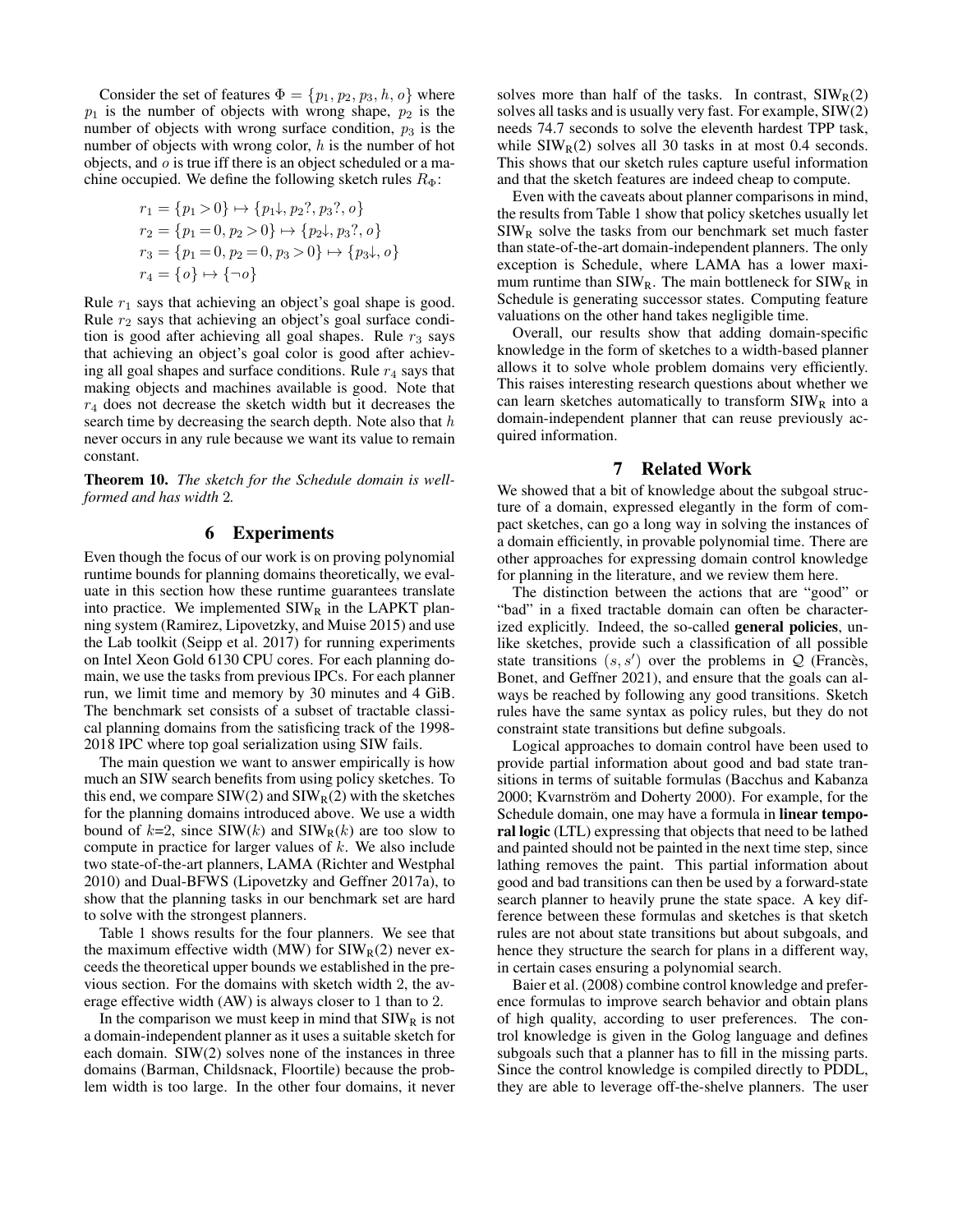<span id="page-8-0"></span>

| Domain          | SIW(2)   |        |                  |           | $SIW_R(2)$ |      |      |                | <b>LAMA</b> |       | Dual-BFWS      |       |
|-----------------|----------|--------|------------------|-----------|------------|------|------|----------------|-------------|-------|----------------|-------|
|                 | S        |        | AW               | <b>MW</b> | S          |      | AW   | <b>MW</b>      | S           |       | S              |       |
| Barman (40)     | $\Omega$ |        |                  |           | 40         | 0.9  | 1.17 | 2              | 40          | 505.3 | 40             | 162.8 |
| Childsnack (20) | $\Omega$ |        |                  |           | 20         | 10.8 | 1.00 |                | 6           | 2.6   | 8              | 216.9 |
| Driverlog (20)  | 8        | 0.5    | .68              |           | 20         | 0.8  | 1.00 |                | 20          | 7.6   | 20             | 4.2   |
| Floortile (20)  | 0        |        |                  |           | 20         | 0.2  | 1.25 | 2              | 2           | 9.9   | $\overline{c}$ | 176.3 |
| Grid $(5)$      |          |        | $0.1 \quad 2.00$ |           | 5          | 0.1  | 1.00 |                | 5           | 3.6   | 5              | 3.7   |
| Schedule (150)  | 62       | 1349.1 | 1.10             |           | 150        | 54.7 | 1.17 | $\mathfrak{D}$ | 150         | 15.3  | 150            | 151.4 |
| TPP $(30)$      |          | 74.7   | 2.00             |           | 30         | 0.4  | 1.00 |                | 30          | 16.5  | 29             | 99.6  |

Table 1: Comparison of  $\text{SIW}(2)$ ,  $\text{SIW}_R(2)$ , the first iteration of LAMA, and Dual-BFWS. It shows the number of solved tasks (S), the maximum runtime in seconds for a successful run (T), the average effective width over all encountered subtasks (AW), and the maximum effective width over all encountered subtasks (MW).

preferences are encoded in an LTL-like language. Like our policy sketches, their approach can be applied to any domain. However, policy sketches aim at ensuring polynomial searches in tractable domains.

Hierarchical task networks or HTNs are used mainly for expressing general top-down strategies for solving classes of planning problems [\(Erol, Hendler, and Nau 1994;](#page-9-19) [Nau et](#page-10-7) [al. 2003;](#page-10-7) [Georgievski and Aiello 2015\)](#page-9-20). The domain knowledge is normally expressed in terms of a hierarchy of methods that have to be decomposed into primitive methods that cannot be decomposed any further. While the solution strategy expressed in HTNs does not have to be complete, it is often close to complete, as otherwise the search for decompositions easily becomes intractable. For this reason, crafting good and effective HTNs encodings is not easy. For example, the HTN formulation of the Barman domain in the 2020 Hierarchical Planning Competition (Höller et al. 2019) contains 10 high-level tasks (like *AchieveContainsShakerIngredient*), 11 primitive tasks (like *clean-shot*) and 22 methods (like *MakeAndPourCocktail*). In contrast, the PDDL version of Barman has only 12 action schemas, and the sketch above has 4 rules over 4 linear features. Note, however, that comparing different forms of control knowledge in terms of their compactness is not well-defined.

Finally, the need to represent the common subgoal structure of dynamic domains arises also in reinforcement learning (RL), where knowledge gained in the solution of some domain instances can be applied to speed up the learning of solutions to new instances of the same family of tasks [\(Finn, Abbeel, and Levine 2017\)](#page-9-22). In recent work in deep RL (DRL) these representations, in the form of general intrinsic reward functions [\(Singh et al. 2010\)](#page-10-8), are expected to be learned from suitable DRL architectures [\(Zheng et al. 2020\)](#page-10-9). Sketches provide a convenient high-level alternative to describe common subgoal structures, but opposed to the related work in DRL, the policy sketches above are not learned but are written by hand. We leave the challenge of automatically learning sketches as future work and describe it briefly below.

# 8 Conclusions and Future Work

We have shown that the language of policy sketches as introduced by Bonet and Geffner provides a simple, elegant,

and powerful way for expressing the common subgoal structure of many planning domains. The  $SIW_R$  algorithm can then solve these domains effectively, in provable polynomial time, where SIW fails either because the problems are not easily serializable in terms of the top goals or because some of the resulting subproblems have a high width. A big advantage of pure width-based algorithms like  $\text{SIW}$  and  $\text{SIW}_R$ is that unlike other planning-based methods they can be used to plan with simulators in which the structure of states is available but the structure of actions is not.[2](#page-8-1)

A logical next step in this line of work is to learn sketches automatically. In principle, methods similar to those used for learning general policies can be applied. These methods rely on using the state language (primitive PDDL predicates) for defining a large pool of Boolean and numerical features via a description logic grammar [\(Baader et al. 2003\)](#page-9-23), from which the features  $\Phi$  are selected and over which the general policies  $\pi_{\Phi}$  are constructed (Francès, Bonet, and Geffner [2021\)](#page-9-9). We have actually analyzed the features used in the sketches given above and have noticed that they can all be obtained from a feature pool generated in this way. A longerterm challenge is to learn the sketches automatically when using the same inputs as DRL algorithms, where there is no state representation language. Recent works that learn first-order symbolic languages from black box states or from states represented by images [\(Bonet and Geffner 2020a;](#page-9-24) [Asai 2019\)](#page-9-25) are important first steps in that direction.

#### Acknowledgments

This work was partially supported by an ERC Advanced Grant (grant agreement no. 885107), by project TAILOR, funded by EU Horizon 2020 (grant agreement no. 952215), and by the Knut and Alice Wallenberg Foundation. Hector Geffner is a Wallenberg Guest Professor at Linköping University, Sweden. We used compute resources from the Swedish National Infrastructure for Computing (SNIC), partially funded by the Swedish Research Council through grant agreement no. 2018-05973.

<span id="page-8-1"></span><sup>&</sup>lt;sup>2</sup>A minor difference then is that the novelty tests in IW(k) are not exponential in  $k - 1$  but in  $k$ .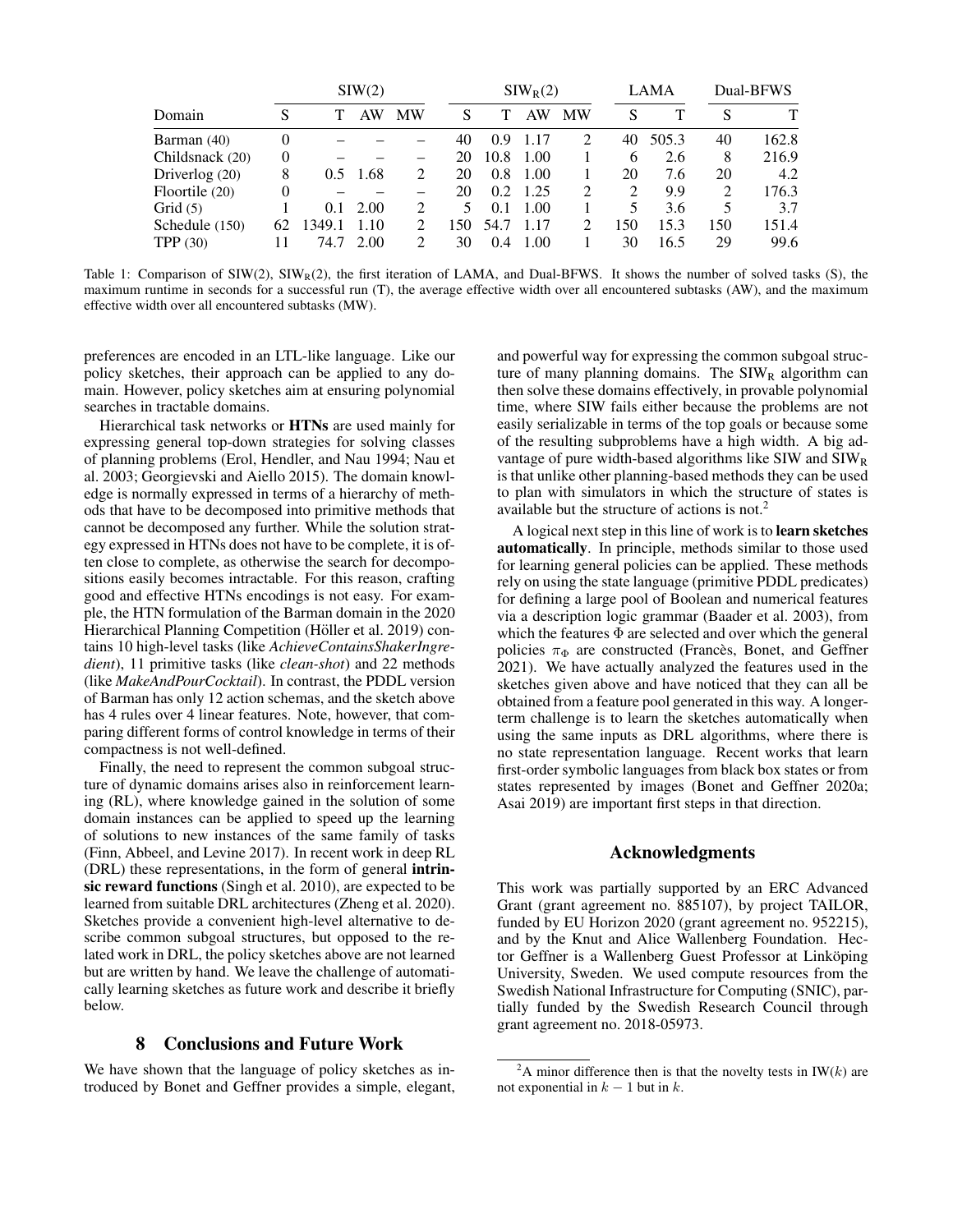# References

<span id="page-9-25"></span>Asai, M. 2019. Unsupervised grounding of plannable firstorder logic representation from images. In Lipovetzky, N.; Onaindia, E.; and Smith, D. E., eds., *Proceedings of the Twenty-Ninth International Conference on Automated Planning and Scheduling (ICAPS 2019)*, 583–591. AAAI Press.

<span id="page-9-23"></span>Baader, F.; Calvanese, D.; McGuinness, D. L.; Nardi, D.; and Patel-Schneider, P. F., eds. 2003. *The Description Logic Handbook: Theory, Implementation and Applications*. Cambridge University Press.

<span id="page-9-16"></span>Bacchus, F., and Kabanza, F. 2000. Using temporal logics to express search control knowledge for planning. *Artificial Intelligence* 116(1–2):123–191.

<span id="page-9-15"></span>Bacchus, F. 2001. The AIPS'00 planning competition. *AI Magazine* 22(3):47–56.

<span id="page-9-18"></span>Baier, J. A.; Fritz, C.; Bienvenu, M.; and McIlraith, S. A. 2008. Beyond classical planning: Procedural control knowledge and preferences in state-of-the-art planners. In *Proceedings of the Twenty-Third AAAI Conference on Artificial Intelligence (AAAI 2008)*, 1509–1512. AAAI Press.

<span id="page-9-7"></span>Bonet, B., and Geffner, H. 2018. Features, projections, and representation change for generalized planning. In Lang, J., ed., *Proceedings of the 27th International Joint Conference on Artificial Intelligence (IJCAI 2018)*, 4667–4673. IJCAI.

<span id="page-9-24"></span>Bonet, B., and Geffner, H. 2020a. Learning first-order symbolic representations for planning from the structure of the state space. In Giacomo, G. D., ed., *Proceedings of the 24th European Conference on Artificial Intelligence (ECAI 2020)*, 2322–2329. IOS Press.

<span id="page-9-10"></span>Bonet, B., and Geffner, H. 2020b. Qualitative numeric planning: Reductions and complexity. *Journal of Artificial Intelligence Research* 69:923–961.

<span id="page-9-6"></span>Bonet, B., and Geffner, H. 2021. General policies, representations, and planning width. In Leyton-Brown, K., and Mausam., eds., *Proceedings of the Thirty-Fifth AAAI Conference on Artificial Intelligence (AAAI 2021)*, 11764– 11773. AAAI Press.

<span id="page-9-8"></span>Bonet, B.; Francès, G.; and Geffner, H. 2019. Learning features and abstract actions for computing generalized plans. In *Proceedings of the Thirty-Third AAAI Conference on Artificial Intelligence (AAAI 2019)*, 2703–2710. AAAI Press.

<span id="page-9-11"></span>Drexler, D.; Seipp, J.; and Geffner, H. 2021. Expressing and exploiting the common subgoal structure of classical planning domains using sketches: Extended version. arXiv:2105.04250 [cs.AI].

<span id="page-9-19"></span>Erol, K.; Hendler, J. A.; and Nau, D. S. 1994. HTN planning: Complexity and expressivity. In *Proceedings of the Twelfth National Conference on Artificial Intelligence (AAAI 1994)*, 1123–1128. AAAI Press.

<span id="page-9-22"></span>Finn, C.; Abbeel, P.; and Levine, S. 2017. Model-agnostic meta-learning for fast adaptation of deep networks. In Precup, D., and Teh, Y. W., eds., *Proceedings of the 34th International Conference on Machine Learning (ICML 2017)*, 1126–1135. JMLR.org.

<span id="page-9-5"></span>Francès, G.; Ramírez, M.; Lipovetzky, N.; and Geffner, H. 2017. Purely declarative action representations are overrated: Classical planning with simulators. In Sierra, C., ed., *Proceedings of the 26th International Joint Conference on Artificial Intelligence (IJCAI 2017)*, 4294–4301. IJCAI.

<span id="page-9-9"></span>Francès, G.; Bonet, B.; and Geffner, H. 2021. Learning general planning policies from small examples without supervision. In Leyton-Brown, K., and Mausam., eds., *Proceedings of the Thirty-Fifth AAAI Conference on Artificial Intelligence (AAAI 2021)*, 11801–11808. AAAI Press.

<span id="page-9-4"></span>Geffner, T., and Geffner, H. 2015. Width-based planning for general video-game playing. In Jhala, A., and Sturtevant, N., eds., *Proceedings of the Eleventh AAAI Conference on Artificial Intelligence and Interactive Digital Entertainment (AIIDE 2015)*, 23–29. AAAI Press.

<span id="page-9-20"></span>Georgievski, I., and Aiello, M. 2015. HTN planning. *Artificial Intelligence* 222:124–156.

<span id="page-9-13"></span>Gerevini, A. E.; Haslum, P.; Long, D.; Saetti, A.; and Dimopoulos, Y. 2009. Deterministic planning in the fifth international planning competition: PDDL3 and experimental evaluation of the planners. *Artificial Intelligence* 173(5– 6):619–668.

<span id="page-9-21"></span>Höller, D.; Behnke, G.; Bercher, P.; Biundo, S.; Fiorino, H.; Pellier, D.; and Alford, R. 2019. HDDL - A language to describe hierarchical planning problems. In *Second ICAPS Workshop on Hierarchical Planning*.

<span id="page-9-17"></span>Kvarnström, J., and Doherty, P. 2000. TALplanner: A temporal logic based forward chaining planner. *Annals of Mathematics and Artificial Intelligence* 30:119–169.

<span id="page-9-12"></span>Linares López, C.; Celorrio, S. J.; and Olaya, A. G. 2015. The deterministic part of the seventh international planning competition. *Artificial Intelligence* 223:82–119.

<span id="page-9-0"></span>Lipovetzky, N., and Geffner, H. 2012. Width and serialization of classical planning problems. In De Raedt, L.; Bessiere, C.; Dubois, D.; Doherty, P.; Frasconi, P.; Heintz, F.; and Lucas, P., eds., *Proceedings of the 20th European Conference on Artificial Intelligence (ECAI 2012)*, 540–545. IOS Press.

<span id="page-9-1"></span>Lipovetzky, N., and Geffner, H. 2017a. Best-first width search: Exploration and exploitation in classical planning. In Singh, S., and Markovitch, S., eds., *Proceedings of the Thirty-First AAAI Conference on Artificial Intelligence (AAAI 2017)*, 3590–3596. AAAI Press.

<span id="page-9-2"></span>Lipovetzky, N., and Geffner, H. 2017b. A polynomial planning algorithm that beats LAMA and FF. In Barbulescu, L.; Frank, J.; Mausam; and Smith, S. F., eds., *Proceedings of the Twenty-Seventh International Conference on Automated Planning and Scheduling (ICAPS 2017)*, 195–199. AAAI Press.

<span id="page-9-3"></span>Lipovetzky, N.; Ramirez, M.; and Geffner, H. 2015. Classical planning with simulators: Results on the Atari video games. In Yang, Q., and Wooldridge, M., eds., *Proceedings of the 24th International Joint Conference on Artificial Intelligence (IJCAI 2015)*, 1610–1616. AAAI Press.

<span id="page-9-14"></span>Long, D., and Fox, M. 2003. The 3rd International Planning Competition: Results and analysis. *Journal of Artificial Intelligence Research* 20:1–59.